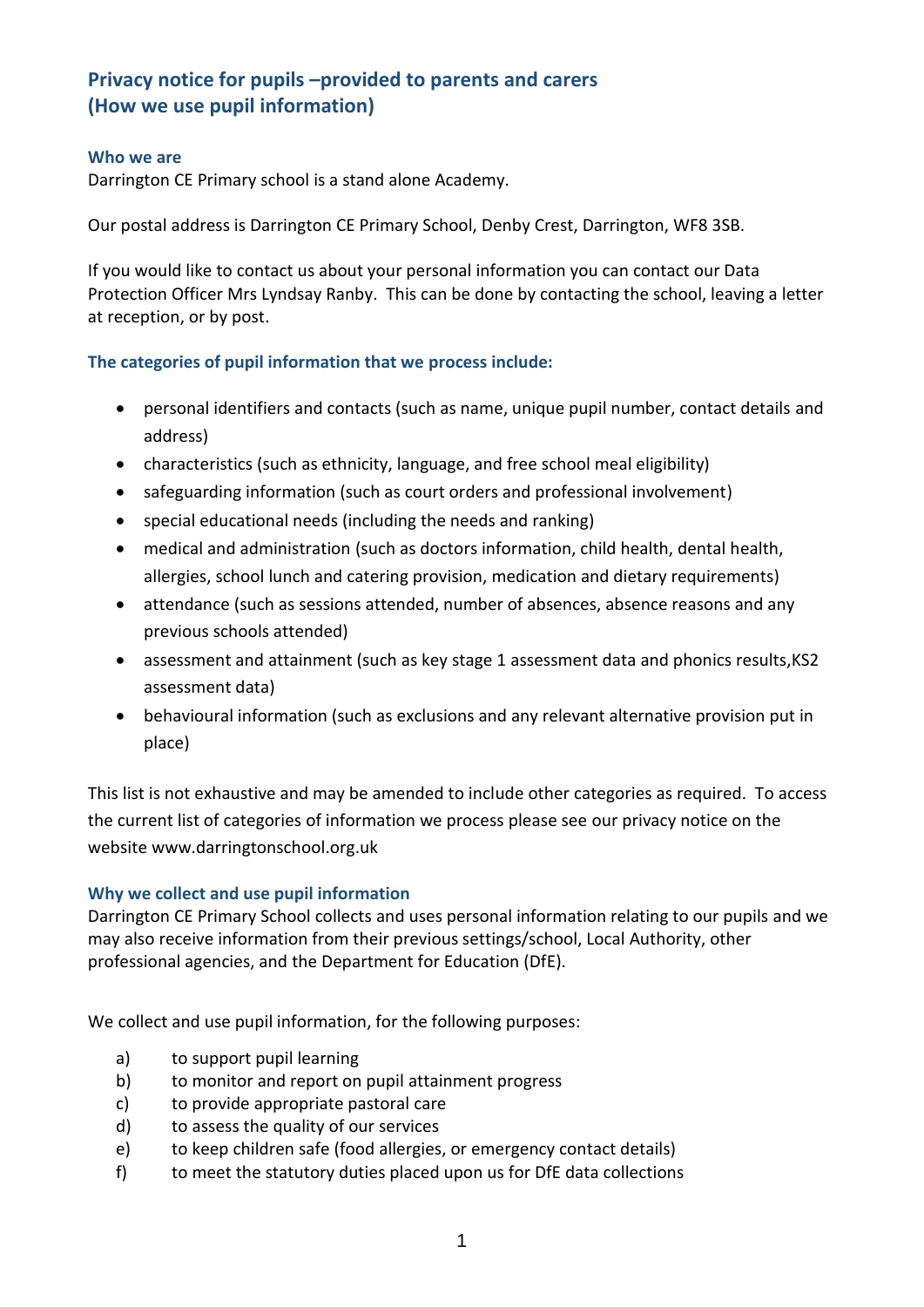This information will include pupils contact details, national curriculum assessment results, attendance /exclusion information, any special educational needs, and where you will go after you leave our school. It will also include any relevant medical information and photos.

Under the General Data Protection Regulation (GDPR), the lawful bases we rely on for processing pupil information are in accordance with Articles 6 and 9 of GDPR and are;

- we are under a legal obligation to collect this information, or it is necessary for us to meet our legal requirements imposed upon us such as our duty to safeguarding
- it is necessary for us to hold and use this information so we can look after our pupils effectively. This is also in the public interest as every child has the right to an education
- there may be times when we do not need your consent to use this information, such as safeguarding/legal requirements. However if at any time we need to use your personal information in a way which means that we would need your consent then we will explain this to you/parent/carer and ask for consent. This would usually be if the school becomes involved in something additional to usual activities but we feel will benefit pupils

In addition we collect special category data in accordance with article 9 GDPR including;

- race, ethicity and religion
- relevant medical information
- Special Educational Needs and Disabilities information

If a pupil has a severe allergy or is thought to be at risk of needing emergency medical care then this will be shared with all relevant staff within school to ensure a child's safety.

# **How we collect information**

We collect pupil/parent/carer information via the Home/School agreement at the start of each year and emergency contact forms which will be updated as required. We will also collect information from Common Transfer File (CTF) or secure file transfers from previous school or nurseries, and Department for Education (DfE).

Pupil data is essential for the schools' operational use. Whilst the majority of pupil information you provide to us is mandatory, some of it requested on a voluntary basis. In order to comply with the data protection legislation, we will inform you at the point of collection, whether you are required to provide certain pupil information to us or if you have a choice in this.

# **How we store pupil data**

We hold pupil data securely for a set amount of time shown in our data retention schedule which is usually until a child leaves our school. For more information on our data retention schedule and how we keep your data safe, please visit [www.darringtonschool.org.uk](http://www.darringtonschool.org.uk/)

All of our data is stored in secure server locations and in locked locations both on and off the school site which are restricted to designated staff members. We also use encrypted back up data disks, encrypted employee laptops and encrypted memory sticks. Further details can be found in our IT Policy at www.darringtonschool.org.uk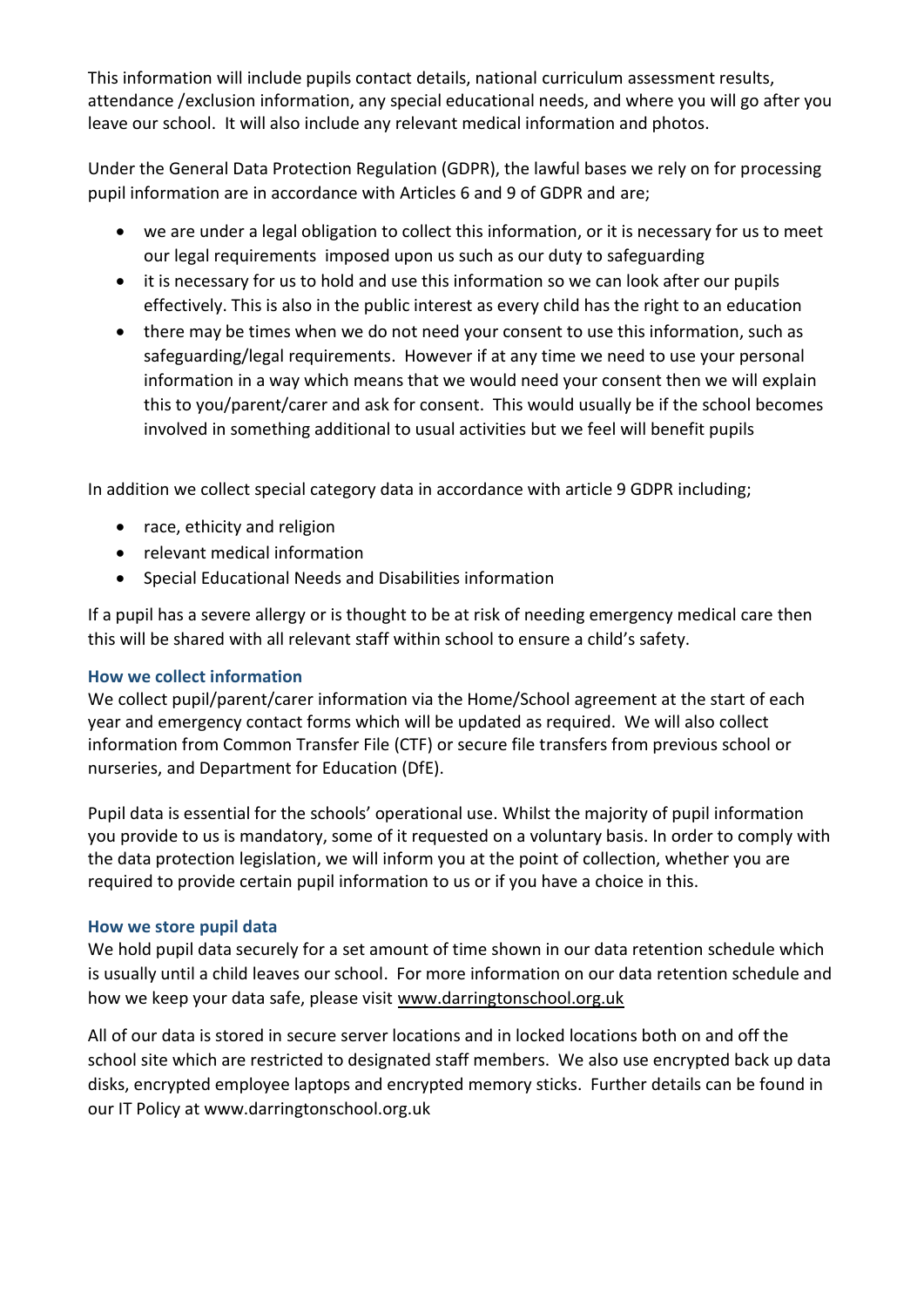#### **Who we share pupil information with**

We routinely share pupil information with:

- schools that the pupils attend after leaving us
- our local authority
- professional support services
- the Department for Education (DfE)
- School Nursing
- NHS
- CAMHS (Child and Adolescent Mental Health Service)
- education and homework software systems such as Mathletics, TT Rockstars, Testbase -These will only be provided with pupil name and Academy.
- other software systems including CPOMS, Integris, ParentmailPMX, and Parentpay

#### **Why we regularly share pupil information**

We do not share information about our pupils with anyone without consent unless the law and our policies allow us to do so.

However we need to share information with agencies such as LA, School Nursing or other relevant professionals to ensure the well being of our pupils and to meet our legal obligations such as safeguarding. We also have a statutory to share information with the DFE and systems such as Intergis, which is the registration system used to collect attendance information about a pupil. Data is transferred through secure connections and is also encrypted.

We share information with software providers such as ParentmailPMX and Parentpay to allow parents to use these platforms to interact with school for payments and information provision from school.

#### **Department for Education**

The Department for Education (DfE) collects personal data from educational settings and local authorities via various statutory data collections. We are required to share information about our pupils with the Department for Education (DfE) either directly or via our local authority for the purpose of those data collections, under:

#### **School census**

 regulation 5 of The Education (Information About Individual Pupils) (England) Regulations 2013.

All data is transferred securely and held by DfE under a combination of software and hardware controls, which meet the current [government security policy framework.](https://www.gov.uk/government/publications/security-policy-framework)

For more information, please see 'How Government uses your data' section.

#### **Requesting access to your personal data**

Under data protection legislation, parents and pupils have the right to request access to information about them that we hold. To make a request for your personal information, or be given access to your child's educational record, contact Mrs Sarah Scargill, Data controller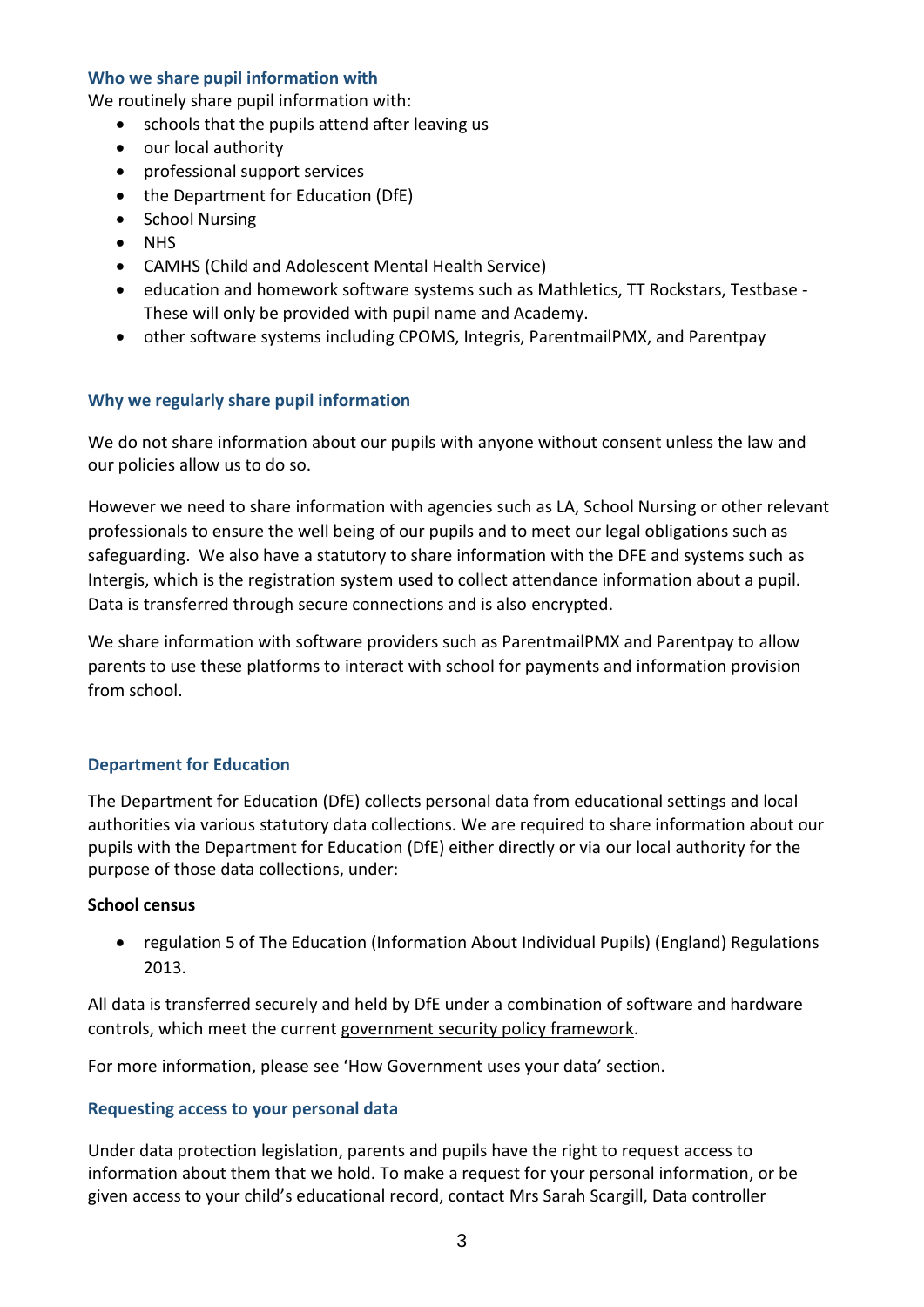You also have the right to:

- object to processing of personal data that is likely to cause, or is causing, damage or distress
- prevent processing for the purpose of direct marketing
- object to decisions being taken by automated means
- in certain circumstances, have inaccurate personal data rectified, blocked, erased or destroyed; and
- a right to seek redress, either through the ICO, or through the courts

If you have a concern or complaint about the way we are collecting or using your personal data, you should raise your concern with us in the first instance or directly to the Information Commissioner's Office at <https://ico.org.uk/concerns/>

# **Contact**

If you would like to discuss anything in this privacy notice, please contact: Mrs Sarah Scargill, Darrington CE Primary School, Denby Crest, Darrington, WF8 3SB.

#### **How Government uses your data**

The pupil data that we lawfully share with the DfE through data collections:

- underpins school funding, which is calculated based upon the numbers of children and their characteristics in each school.
- informs 'short term' education policy monitoring and school accountability and intervention (for example, school GCSE results or Pupil Progress measures).
- supports 'longer term' research and monitoring of educational policy (for example how certain subject choices go on to affect education or earnings beyond school)

# **Data collection requirements**

To find out more about the data collection requirements placed on us by the Department for Education (for example; via the school census) go to [https://www.gov.uk/education/data](https://www.gov.uk/education/data-collection-and-censuses-for-schools)[collection-and-censuses-for-schools](https://www.gov.uk/education/data-collection-and-censuses-for-schools)

# **The National Pupil Database (NPD)**

Much of the data about pupils in England goes on to be held in the National Pupil Database (NPD).

The NPD is owned and managed by the Department for Education and contains information about pupils in schools in England. It provides invaluable evidence on educational performance to inform independent research, as well as studies commissioned by the Department.

It is held in electronic format for statistical purposes. This information is securely collected from a range of sources including schools, local authorities and awarding bodies.

To find out more about the NPD, go to [https://www.gov.uk/government/publications/national](https://www.gov.uk/government/publications/national-pupil-database-user-guide-and-supporting-information)[pupil-database-user-guide-and-supporting-information](https://www.gov.uk/government/publications/national-pupil-database-user-guide-and-supporting-information)